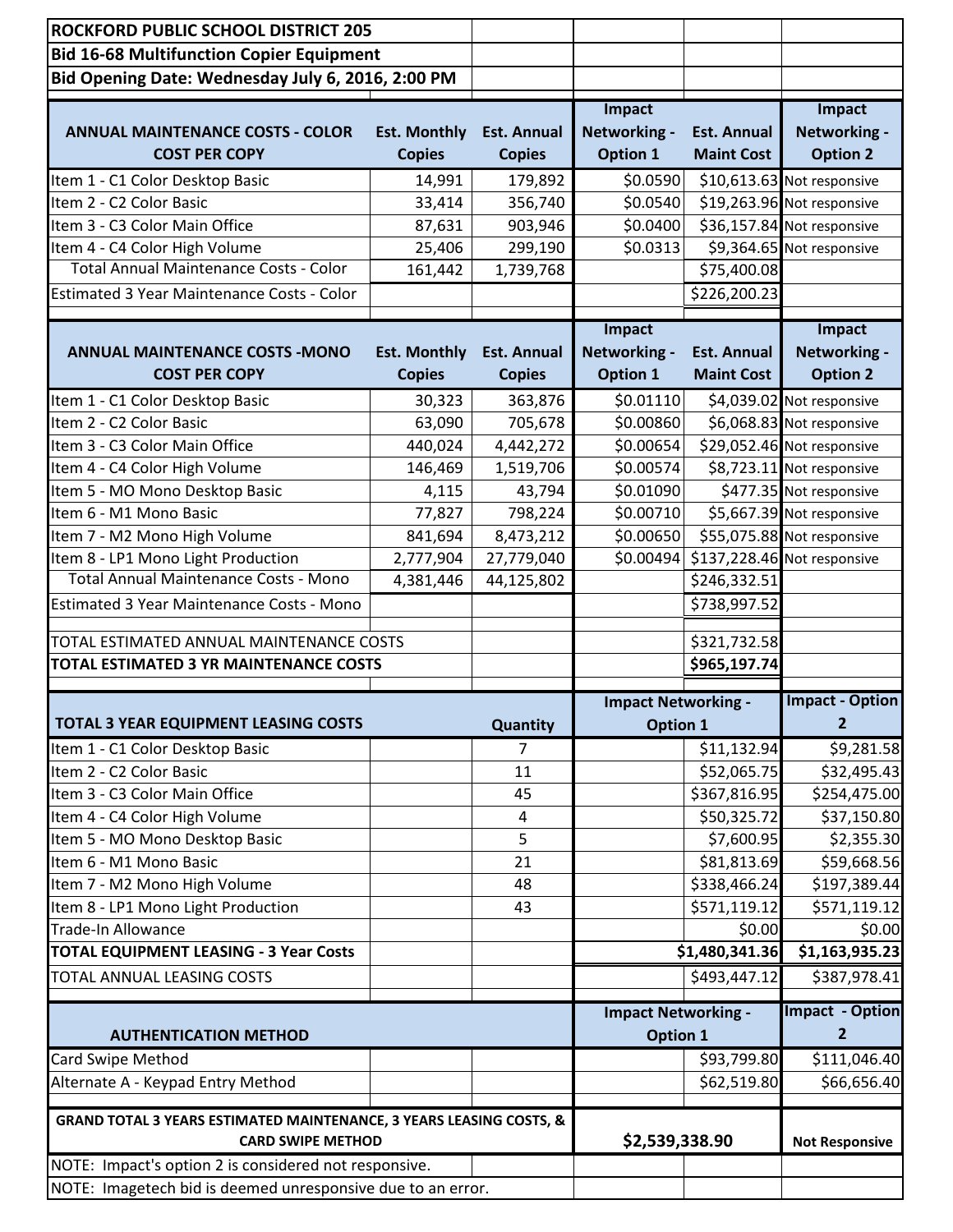| ROCKFORD PUBLIC SCHOOL DISTRICT 205                                 |                     |                    |                    |                                  |                       |                    |
|---------------------------------------------------------------------|---------------------|--------------------|--------------------|----------------------------------|-----------------------|--------------------|
| <b>Bid 16-68 Multifunction Copier Equipment</b>                     |                     |                    |                    |                                  |                       |                    |
| Bid Opening Date: Wednesday July 6, 2016, 2:00 PM                   |                     |                    |                    |                                  |                       |                    |
|                                                                     |                     |                    |                    |                                  |                       |                    |
| <b>ANNUAL MAINTENANCE COSTS - COLOR</b>                             | <b>Est. Monthly</b> | <b>Est. Annual</b> |                    | <b>Est. Annual</b>               |                       | <b>Est. Annual</b> |
| <b>COST PER COPY</b>                                                | <b>Copies</b>       | <b>Copies</b>      | <b>Marco</b>       | <b>Maint Cost</b>                | <b>COTG</b>           | <b>Maint Cost</b>  |
| Item 1 - C1 Color Desktop Basic                                     | 14,991              | 179,892            | \$0.0390           | \$7,015.79                       | \$0.0900              | \$16,190           |
| Item 2 - C2 Color Basic                                             | 33,414              | 356,740            | \$0.0390           | \$13,912.86                      | \$0.0560              | \$19,977           |
| Item 3 - C3 Color Main Office                                       | 87,631              | 903,946            | \$0.0390           | \$35,253.89                      | \$0.0560              | \$50,621           |
| Item 4 - C4 Color High Volume                                       | 25,406              | 299,190            | \$0.0390           | \$11,668.41                      | \$0.0450              | \$13,464           |
| <b>Total Annual Maintenance Costs - Color</b>                       | 161,442             | 1,739,768          |                    | \$67,850.95                      |                       | \$100,252.25       |
| Estimated 3 Year Maintenance Costs - Color                          |                     |                    |                    | \$203,552.86                     |                       | \$300,756.74       |
|                                                                     |                     |                    |                    |                                  |                       |                    |
|                                                                     |                     |                    |                    |                                  |                       |                    |
| <b>ANNUAL MAINTENANCE COSTS - MONO</b>                              | <b>Est. Monthly</b> | <b>Est. Annual</b> | <b>Est. Annual</b> |                                  | <b>Est. Annual</b>    |                    |
| <b>COST PER COPY</b>                                                | <b>Copies</b>       | <b>Copies</b>      | <b>Marco</b>       | <b>Maint Cost</b>                | <b>COTG</b>           | <b>Maint Cost</b>  |
| Item 1 - C1 Color Desktop Basic                                     | 30,323              | 363,876            | \$0.00420          |                                  | $$1,528.28$ \$0.01200 | \$4,366.51         |
| Item 2 - C2 Color Basic                                             | 63,090              | 705,678            | \$0.00420          |                                  | $$2,963.85$ \$0.00250 | \$1,764.20         |
| Item 3 - C3 Color Main Office                                       | 440,024             | 4,442,272          | \$0.00420          | \$18,657.54 \$0.00614            |                       | \$27,275.55        |
| Item 4 - C4 Color High Volume                                       | 146,469             | 1,519,706          | \$0.00420          |                                  | $$6,382.77$ \$0.00450 | \$6,838.68         |
| Item 5 - MO Mono Desktop Basic                                      | 4,115               | 43,794             | \$0.00420          |                                  | \$183.93 \$0.01200    | \$525.53           |
| Item 6 - M1 Mono Basic                                              | 77,827              | 798,224            | \$0.00420          | \$3,352.54 \$0.00112             |                       | \$894.01           |
| Item 7 - M2 Mono High Volume                                        | 841,694             | 8,473,212          | \$0.00420          | \$35,587.49 \$0.00180            |                       | \$15,251.78        |
| Item 8 - LP1 Mono Light Production                                  | 2,777,904           | 27,779,040         |                    | \$0.00420 \$116,671.97 \$0.00310 |                       | \$86,115.02        |
| Total Annual Maintenance Costs - Mono                               | 4,381,446           | 44,125,802         |                    | \$185,328.37                     |                       | \$143,031.28       |
| <b>Estimated 3 Year Maintenance Costs - Mono</b>                    |                     |                    |                    | \$555,985.11                     |                       | \$429,093.84       |
| TOTAL ESTIMATED ANNUAL MAINTENANCE COSTS                            |                     |                    |                    | \$253,179.32                     |                       | \$243,283.52       |
| TOTAL ESTIMATED 3 YR MAINTENANCE COSTS                              |                     |                    |                    | \$759,537.96                     |                       | \$729,850.57       |
|                                                                     |                     |                    |                    |                                  |                       |                    |
|                                                                     |                     |                    |                    |                                  |                       |                    |
| <b>TOTAL 3 YEAR EQUIPMENT LEASING COSTS</b>                         |                     | Quantity           | <b>Marco</b>       |                                  |                       | <b>COTG</b>        |
| Item 1 - C1 Color Desktop Basic                                     |                     | 7                  |                    | \$19,470.00                      |                       | \$18,272.03        |
| Item 2 - C2 Color Basic                                             |                     | 11                 |                    | \$26,862.00                      |                       | \$60,007.86        |
| Item 3 - C3 Color Main Office                                       |                     | 45                 |                    | \$211,829.00                     |                       | \$342,418.05       |
| Item 4 - C4 Color High Volume                                       |                     | 4                  |                    | \$40,988.00                      |                       | \$65,566.08        |
| Item 5 - MO Mono Desktop Basic                                      |                     | 5                  |                    | \$8,205.00                       |                       | \$13,051.45        |
| Item 6 - M1 Mono Basic                                              |                     | 21                 |                    | \$57,750.00                      |                       | \$105,858.48       |
| Item 7 - M2 Mono High Volume                                        |                     | 48                 |                    | \$238,938.00                     |                       | \$245,088.48       |
| Item 8 - LP1 Mono Light Production                                  |                     | 43                 |                    | \$317,385.00                     |                       | \$867,189.60       |
| Trade-In Allowance                                                  |                     |                    |                    | $-$ \$2,000.00                   |                       | \$0.00             |
| <b>TOTAL EQUIPMENT LEASING - 3 Year Costs</b>                       |                     |                    |                    | \$919,427.00                     |                       | \$1,717,452.03     |
| TOTAL ANNUAL LEASING COSTS                                          |                     |                    |                    | \$306,475.67                     |                       | \$572,484.01       |
|                                                                     |                     |                    |                    |                                  |                       |                    |
| <b>AUTHENTICATION METHOD</b>                                        |                     |                    |                    | <b>Marco</b>                     |                       | <b>COTG</b>        |
| Card Swipe Method                                                   |                     |                    |                    | \$28,152.00                      |                       | \$30,404.16        |
| Alternate A - Keypad Entry Method                                   |                     |                    |                    | \$0.00                           |                       | \$0.00             |
| GRAND TOTAL 3 YEARS ESTIMATED MAINTENANCE, 3 YEARS LEASING COSTS, & |                     |                    |                    |                                  |                       |                    |
| <b>CARD SWIPE METHOD</b>                                            |                     |                    |                    | \$1,707,116.96                   |                       | \$2,477,706.76     |
| NOTE: Impact's option 2 is considered not responsive.               |                     |                    |                    |                                  |                       |                    |
| NOTE: Imagetech bid is deemed unresponsive due to an error.         |                     |                    |                    |                                  |                       |                    |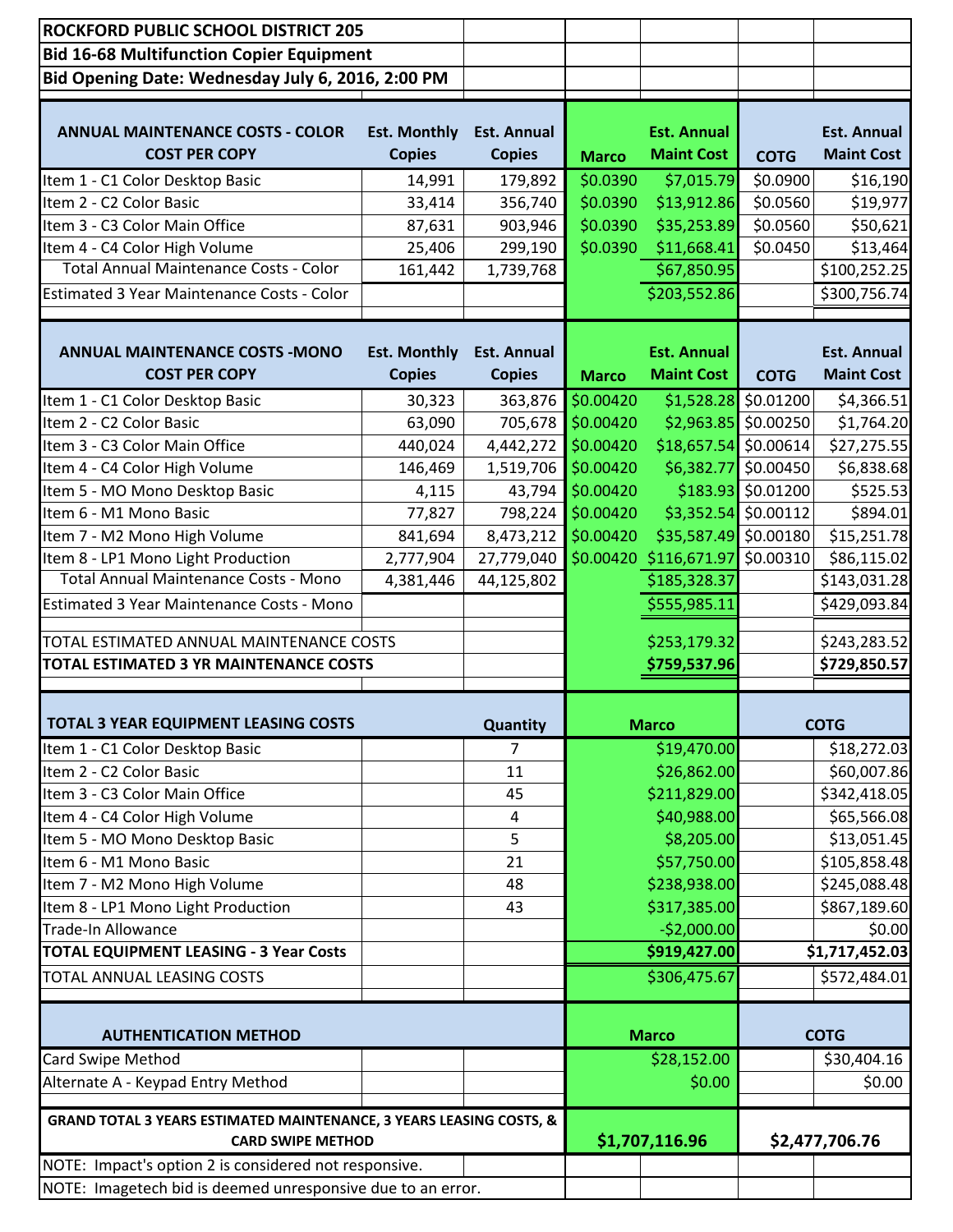| <b>ROCKFORD PUBLIC SCHOOL DISTRICT 205</b>                                     |                     |                         |              |                            |                      |                    |
|--------------------------------------------------------------------------------|---------------------|-------------------------|--------------|----------------------------|----------------------|--------------------|
| <b>Bid 16-68 Multifunction Copier Equipment</b>                                |                     |                         |              |                            |                      |                    |
| Bid Opening Date: Wednesday July 6, 2016, 2:00 PM                              |                     |                         |              |                            |                      |                    |
|                                                                                |                     |                         |              |                            |                      |                    |
| <b>ANNUAL MAINTENANCE COSTS - COLOR</b>                                        | <b>Est. Monthly</b> | <b>Est. Annual</b>      |              | <b>Est. Annual</b>         |                      | <b>Est. Annual</b> |
| <b>COST PER COPY</b>                                                           | <b>Copies</b>       | <b>Copies</b>           | <b>RICOH</b> | <b>Maint Cost</b>          | <b>RK Dixon</b>      | <b>Maint Cost</b>  |
| Item 1 - C1 Color Desktop Basic                                                | 14,991              | 179,892                 | \$0.0350     | \$6,296.22                 | \$0.0450             | \$8,095.14         |
| Item 2 - C2 Color Basic                                                        | 33,414              | 356,740                 | \$0.0350     | \$12,485.90                | \$0.0450             | \$16,053.30        |
| Item 3 - C3 Color Main Office                                                  | 87,631              | 903,946                 | \$0.0350     | \$31,638.11                | \$0.0450             | \$40,677.57        |
| Item 4 - C4 Color High Volume                                                  | 25,406              | 299,190                 | \$0.0350     | \$10,471.65                | \$0.0450             | \$13,463.55        |
| <b>Total Annual Maintenance Costs - Color</b>                                  | 161,442             | 1,739,768               |              | \$60,891.88                |                      | \$78,289.56        |
| <b>Estimated 3 Year Maintenance Costs - Color</b>                              |                     |                         |              | \$182,675.64               |                      | \$234,868.68       |
|                                                                                |                     |                         |              |                            |                      |                    |
|                                                                                |                     |                         |              |                            |                      |                    |
| <b>ANNUAL MAINTENANCE COSTS - MONO</b>                                         | <b>Est. Monthly</b> | <b>Est. Annual</b>      |              | <b>Est. Annual</b>         |                      | <b>Est. Annual</b> |
| <b>COST PER COPY</b>                                                           | <b>Copies</b>       | <b>Copies</b>           | <b>RICOH</b> | <b>Maint Cost</b>          | <b>RK Dixon</b>      | <b>Maint Cost</b>  |
| Item 1 - C1 Color Desktop Basic                                                | 30,323              | 363,876                 | \$0.00270    | \$982.47                   | \$0.00360            | \$1,309.95         |
| Item 2 - C2 Color Basic                                                        | 63,090              | 705,678                 | \$0.00270    |                            | \$1,905.33 \$0.00360 | \$2,540.44         |
| Item 3 - C3 Color Main Office                                                  | 440,024             | 4,442,272               | \$0.00270    | \$11,994.13                | \$0.00360            | \$15,992.18        |
| Item 4 - C4 Color High Volume                                                  | 146,469             | 1,519,706               | \$0.00270    | \$4,103.21                 | \$0.00360            | \$5,470.94         |
| Item 5 - MO Mono Desktop Basic                                                 | 4,115               | 43,794                  | \$0.00270    |                            | \$118.24 \$0.00360   | \$157.66           |
| Item 6 - M1 Mono Basic                                                         | 77,827              | 798,224                 | \$0.00270    | \$2,155.20                 | \$0.00360            | \$2,873.61         |
| Item 7 - M2 Mono High Volume                                                   | 841,694             | 8,473,212               | \$0.00270    | \$22,877.67                | \$0.00360            | \$30,503.56        |
| Item 8 - LP1 Mono Light Production                                             | 2,777,904           | 27,779,040              | \$0.00270    | \$75,003.41                | \$0.00360            | \$100,004.54       |
| Total Annual Maintenance Costs - Mono                                          | 4,381,446           | 44,125,802              |              | \$119,139.67               |                      | \$158,852.89       |
| Estimated 3 Year Maintenance Costs - Mono                                      |                     |                         |              | \$357,419.00               |                      | \$476,558.66       |
| TOTAL ESTIMATED ANNUAL MAINTENANCE COSTS                                       |                     |                         |              | \$180,031.55               |                      | \$237,142.45       |
| TOTAL ESTIMATED 3 YR MAINTENANCE COSTS                                         |                     |                         |              | \$540,094.64               |                      | \$711,427.34       |
|                                                                                |                     |                         |              |                            |                      |                    |
| <b>TOTAL 3 YEAR EQUIPMENT LEASING COSTS</b>                                    |                     | Quantity                | <b>RICOH</b> |                            | <b>RK Dixon</b>      |                    |
| Item 1 - C1 Color Desktop Basic                                                |                     | $\overline{7}$          |              | \$24,958.08                |                      | \$13,826.37        |
| Item 2 - C2 Color Basic                                                        |                     | 11                      |              | \$59,898.96                |                      | \$31,147.99        |
| Item 3 - C3 Color Main Office                                                  |                     | 45                      |              | \$415,027.80               |                      | \$213,931.60       |
| Item 4 - C4 Color High Volume                                                  |                     | $\overline{\mathbf{4}}$ |              | \$42,621.12                |                      | \$38,081.74        |
| Item 5 - MO Mono Desktop Basic                                                 |                     | 5                       |              | \$15,206.40                |                      | \$9,928.18         |
| Item 6 - M1 Mono Basic                                                         |                     | 21                      |              | \$104,834.52               |                      | \$77,396.66        |
| Item 7 - M2 Mono High Volume                                                   |                     | 48                      |              | \$280,955.52               |                      | \$264,602.66       |
| Item 8 - LP1 Mono Light Production                                             |                     | 43                      |              | \$518,626.44               |                      | \$664,040.20       |
| Trade-In Allowance                                                             |                     |                         |              | \$0.00                     |                      | \$0.00             |
| <b>TOTAL EQUIPMENT LEASING - 3 Year Costs</b>                                  |                     |                         |              | $\overline{51,}462,128.84$ |                      | \$1,312,955.40     |
| TOTAL ANNUAL LEASING COSTS                                                     |                     |                         |              | \$487,376.28               |                      | \$437,651.80       |
|                                                                                |                     |                         |              |                            |                      |                    |
| <b>AUTHENTICATION METHOD</b>                                                   |                     |                         | <b>RICOH</b> |                            | <b>RK Dixon</b>      |                    |
| Card Swipe Method                                                              |                     |                         |              | \$57,794.40                |                      | \$27,290.88        |
| Alternate A - Keypad Entry Method                                              |                     |                         |              | \$0.00                     |                      | \$0.00             |
|                                                                                |                     |                         |              |                            |                      |                    |
| <b>GRAND TOTAL 3 YEARS ESTIMATED MAINTENANCE, 3 YEARS LEASING COSTS, &amp;</b> |                     |                         |              |                            |                      |                    |
| <b>CARD SWIPE METHOD</b>                                                       |                     |                         |              | \$2,060,017.88             |                      | \$2,051,673.62     |
| NOTE: Impact's option 2 is considered not responsive.                          |                     |                         |              |                            |                      |                    |
| NOTE: Imagetech bid is deemed unresponsive due to an error.                    |                     |                         |              |                            |                      |                    |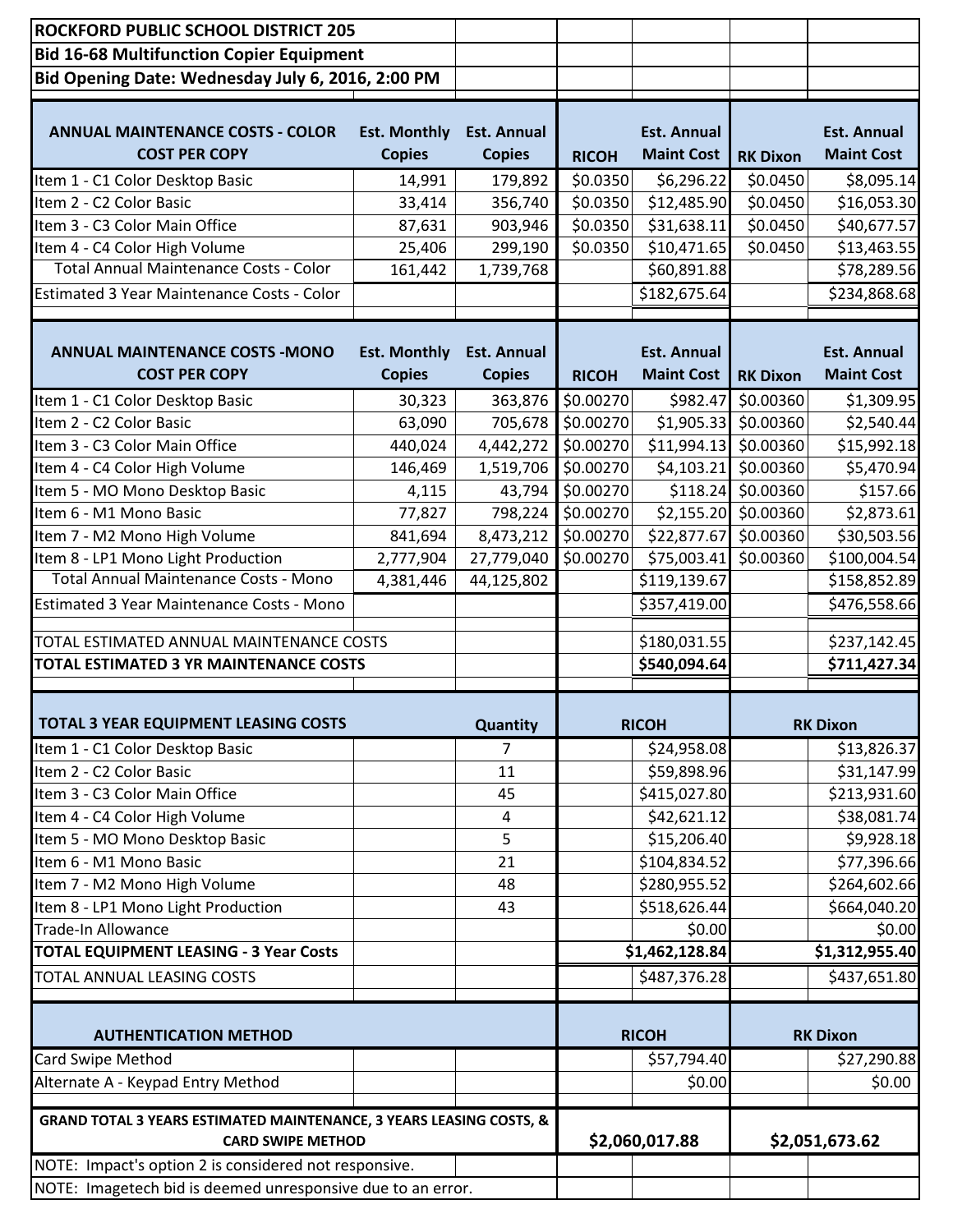| <b>ROCKFORD PUBLIC SCHOOL DISTRICT 205</b>                          |                     |                    |                           |                           |               |                       |  |
|---------------------------------------------------------------------|---------------------|--------------------|---------------------------|---------------------------|---------------|-----------------------|--|
| <b>Bid 16-68 Multifunction Copier Equipment</b>                     |                     |                    |                           |                           |               |                       |  |
| Bid Opening Date: Wednesday July 6, 2016, 2:00 PM                   |                     |                    |                           |                           |               |                       |  |
|                                                                     |                     |                    | <b>Des</b>                |                           |               |                       |  |
| <b>ANNUAL MAINTENANCE COSTS - COLOR</b>                             | <b>Est. Monthly</b> | <b>Est. Annual</b> | <b>Plaines</b>            | <b>Est. Annual</b>        | Imagetec      | <b>Est. Annual</b>    |  |
| <b>COST PER COPY</b>                                                | <b>Copies</b>       | <b>Copies</b>      | <b>Office</b>             | <b>Maint Cost</b>         | L.P.          | <b>Maint Cost</b>     |  |
| Item 1 - C1 Color Desktop Basic                                     | 14,991              | 179,892            | \$0.0420                  | \$7,555.46                | \$0.0300      | \$5,396.76            |  |
| Item 2 - C2 Color Basic                                             | 33,414              | 356,740            | \$0.0420                  | \$14,983.08               | \$0.0300      | \$10,702.20           |  |
| Item 3 - C3 Color Main Office                                       | 87,631              | 903,946            | \$0.0420                  | \$37,965.73               | \$0.0300      | \$27,118.38           |  |
| Item 4 - C4 Color High Volume                                       | 25,406              | 299,190            | \$0.0420                  | \$12,565.98               | \$0.0300      | \$8,975.70            |  |
| <b>Total Annual Maintenance Costs - Color</b>                       | 161,442             | 1,739,768          |                           | \$73,070.26               |               | \$52,193.04           |  |
| Estimated 3 Year Maintenance Costs - Color                          |                     |                    |                           | \$219,210.77              |               | \$156,579.12          |  |
|                                                                     |                     |                    |                           |                           |               |                       |  |
|                                                                     |                     |                    | <b>Des</b>                |                           |               |                       |  |
| <b>ANNUAL MAINTENANCE COSTS -MONO</b>                               | <b>Est. Monthly</b> | <b>Est. Annual</b> | <b>Plaines</b>            | <b>Est. Annual</b>        | Imagetec      | <b>Est. Annual</b>    |  |
| <b>COST PER COPY</b>                                                | <b>Copies</b>       | <b>Copies</b>      | <b>Office</b>             | <b>Maint Cost</b>         | L.P.          | <b>Maint Cost</b>     |  |
| Item 1 - C1 Color Desktop Basic                                     | 30,323              | 363,876            | \$0.00400                 | \$1,455.50                | \$0.0037      | \$1,346.34            |  |
| Item 2 - C2 Color Basic                                             | 63,090              | 705,678            | \$0.00400                 | \$2,822.71                | \$0.0037      | \$2,611.01            |  |
| Item 3 - C3 Color Main Office                                       | 440,024             | 4,442,272          | \$0.00400                 | \$17,769.09               | \$0.0037      | \$16,436.41           |  |
| Item 4 - C4 Color High Volume                                       | 146,469             | 1,519,706          | \$0.00400                 | \$6,078.82                | \$0.0037      | \$5,622.91            |  |
| Item 5 - MO Mono Desktop Basic                                      | 4,115               | 43,794             | \$0.00400                 | \$175.18                  | \$0.0037      | \$162.04              |  |
| Item 6 - M1 Mono Basic                                              | 77,827              | 798,224            | \$0.00400                 | \$3,192.90                | \$0.0037      | \$2,953.43            |  |
| Item 7 - M2 Mono High Volume                                        | 841,694             | 8,473,212          | \$0.00400                 | \$33,892.85               | \$0.0037      | \$31,350.88           |  |
| Item 8 - LP1 Mono Light Production                                  | 2,777,904           | 27,779,040         | \$0.00400                 | \$111,116.16              | \$0.0037      | \$102,782.45          |  |
| Total Annual Maintenance Costs - Mono                               | 4,381,446           | 44,125,802         |                           | \$176,503.21              |               | \$163,265.47          |  |
| Estimated 3 Year Maintenance Costs - Mono                           |                     |                    |                           | \$529,509.62              |               | \$489,796.40          |  |
|                                                                     |                     |                    |                           |                           |               |                       |  |
| TOTAL ESTIMATED ANNUAL MAINTENANCE COSTS                            |                     |                    |                           | \$249,573.46              |               | \$215,458.51          |  |
| TOTAL ESTIMATED 3 YR MAINTENANCE COSTS                              |                     |                    |                           | \$748,720.39              |               | \$646,375.52          |  |
|                                                                     |                     |                    |                           | <b>Des Plaines Office</b> |               |                       |  |
| TOTAL 3 YEAR EQUIPMENT LEASING COSTS                                |                     | Quantity           | <b>Equipment</b>          |                           | Imagetec L.P. |                       |  |
| Item 1 - C1 Color Desktop Basic                                     |                     | $\overline{7}$     |                           | \$37,750.58               |               | \$8,988.84            |  |
| Item 2 - C2 Color Basic                                             |                     | 11                 |                           | \$38,995.77               |               | \$20,144.52           |  |
| Item 3 - C3 Color Main Office                                       |                     | 45                 |                           | \$321,327.00              |               | \$202,548.60          |  |
| Item 4 - C4 Color High Volume                                       |                     | 4                  |                           | \$42,458.40               |               | \$21,947.04           |  |
| Item 5 - MO Mono Desktop Basic                                      |                     | 5                  |                           | \$20,074.35               |               | \$4,024.80            |  |
| Item 6 - M1 Mono Basic                                              |                     | 21                 |                           | \$72,765.00               |               | \$35,910.00           |  |
| Item 7 - M2 Mono High Volume                                        |                     | 48                 |                           | \$270,576.00              |               | \$206,945.28          |  |
| Item 8 - LP1 Mono Light Production                                  |                     | 43                 |                           | \$539,467.68              |               | \$438,176.88          |  |
| Trade-In Allowance                                                  |                     |                    |                           | \$0.00                    |               | \$0.00                |  |
| <b>TOTAL EQUIPMENT LEASING - 3 Year Costs</b>                       |                     |                    |                           | \$1,343,414.78            |               | \$938,685.96          |  |
| TOTAL ANNUAL LEASING COSTS                                          |                     |                    |                           | \$447,804.93              |               | \$312,895.32          |  |
|                                                                     |                     |                    |                           |                           |               |                       |  |
|                                                                     |                     |                    | <b>Des Plaines Office</b> |                           |               |                       |  |
| <b>AUTHENTICATION METHOD</b>                                        |                     |                    | <b>Equipment</b>          |                           | Imagetec L.P. |                       |  |
| Card Swipe Method                                                   |                     |                    |                           | \$28,751.76               |               | \$28,152.00           |  |
| Alternate A - Keypad Entry Method                                   |                     |                    |                           | \$0.00                    |               | \$0.00                |  |
| GRAND TOTAL 3 YEARS ESTIMATED MAINTENANCE, 3 YEARS LEASING COSTS, & |                     |                    |                           |                           |               |                       |  |
| <b>CARD SWIPE METHOD</b>                                            |                     |                    |                           | \$2,120,886.93            |               | <b>Not Responsive</b> |  |
| NOTE: Impact's option 2 is considered not responsive.               |                     |                    |                           |                           |               |                       |  |
| NOTE: Imagetech bid is deemed unresponsive due to an error.         |                     |                    |                           |                           |               |                       |  |